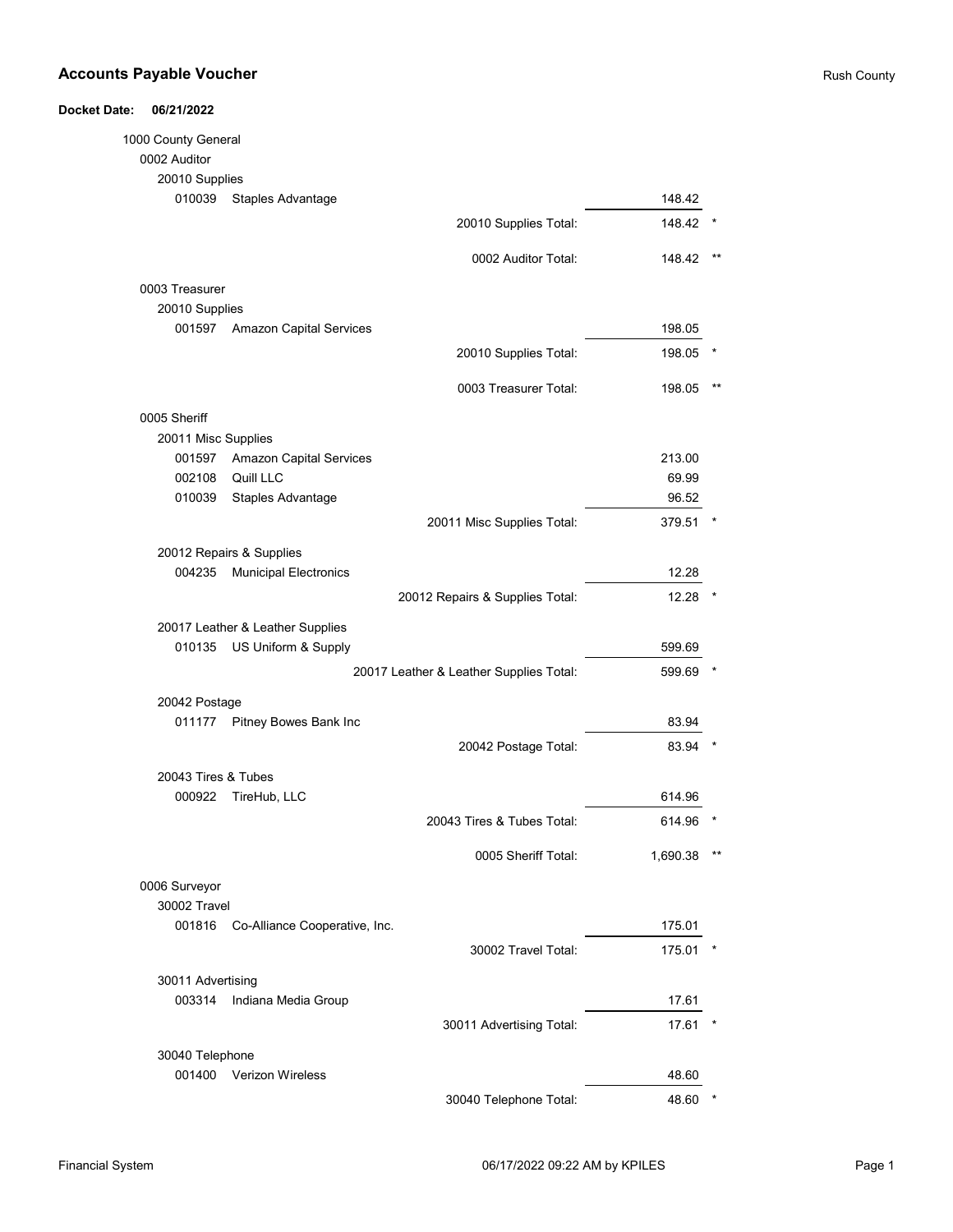| <b>Docket Date:</b> | 06/21/2022                    |                                              |           |    |
|---------------------|-------------------------------|----------------------------------------------|-----------|----|
|                     | 1000 County General           |                                              |           |    |
|                     | 0006 Surveyor                 |                                              |           |    |
|                     |                               | 0006 Surveyor Total:                         | 241.22    |    |
|                     | 0009 Prosecuting Attorney     |                                              |           |    |
|                     | 20011 Misc Supplies           |                                              |           |    |
|                     | 000134                        | Office 360                                   | 144.33    |    |
|                     |                               | 20011 Misc Supplies Total:                   | 144.33    |    |
|                     | 30013 Contract Service        |                                              |           |    |
|                     | 011632                        | <b>Thomson Reuters - West</b>                | 432.26    |    |
|                     |                               | 30013 Contract Service Total:                | 432.26    |    |
|                     |                               | 0009 Prosecuting Attorney Total:             | 576.59    | ** |
|                     |                               |                                              |           |    |
|                     | 0011 Extension Service        |                                              |           |    |
|                     | 001867                        | 30034 Summer Assist Contract<br>Emily Spaeth | 636.36    |    |
|                     |                               | 30034 Summer Assist Contract Total:          | 636.36    |    |
|                     |                               |                                              |           |    |
|                     |                               | 0011 Extension Service Total:                | 636.36    |    |
|                     | 0012 Veterans Service Officer |                                              |           |    |
|                     | 30008 Contracts               |                                              |           |    |
|                     | 001027                        | Todd, Dannon                                 | 1,120.00  |    |
|                     | 001400                        | <b>Verizon Wireless</b>                      | 78.59     |    |
|                     |                               | 30008 Contracts Total:                       | 1,198.59  |    |
|                     |                               | 0012 Veterans Service Officer Total:         | 1,198.59  |    |
|                     | 0068 Commissioners            |                                              |           |    |
|                     | 30002 Travel                  |                                              |           |    |
|                     |                               | 003003 Assn Of Indiana Counties, Inc.        | 50.00     |    |
|                     |                               | 30002 Travel Total:                          | 50.00     |    |
|                     | 30011 Advertising             |                                              |           |    |
|                     | 003314                        | Indiana Media Group                          | 112.25    |    |
|                     |                               | 30011 Advertising Total:                     | 112.25    |    |
|                     | 30094 Animal Control          |                                              |           |    |
|                     | 011249                        | City Of Rushville                            | 37,500.00 |    |
|                     |                               | 30094 Animal Control Total:                  | 37,500.00 |    |
|                     | 30123 Raleigh Fire Dept       |                                              |           |    |
|                     |                               | 004602 Raleigh Fire Department Inc           | 5,416.66  |    |
|                     |                               | 30123 Raleigh Fire Dept Total:               | 5,416.66  |    |
|                     |                               | 30124 Anderson TWP Fire & EMS                |           |    |
|                     | 001373                        | Anderson Twp Trustee                         | 3,333.33  |    |
|                     |                               | 30124 Anderson TWP Fire & EMS Total:         |           |    |
|                     |                               |                                              | 3,333.33  |    |
|                     | 30127 Soldier Burial          |                                              |           |    |
|                     | 002117                        | Gregory Scott Osborn                         | 200.00    |    |
|                     | 010812                        | Moster Mortuary LLC                          | 200.00    |    |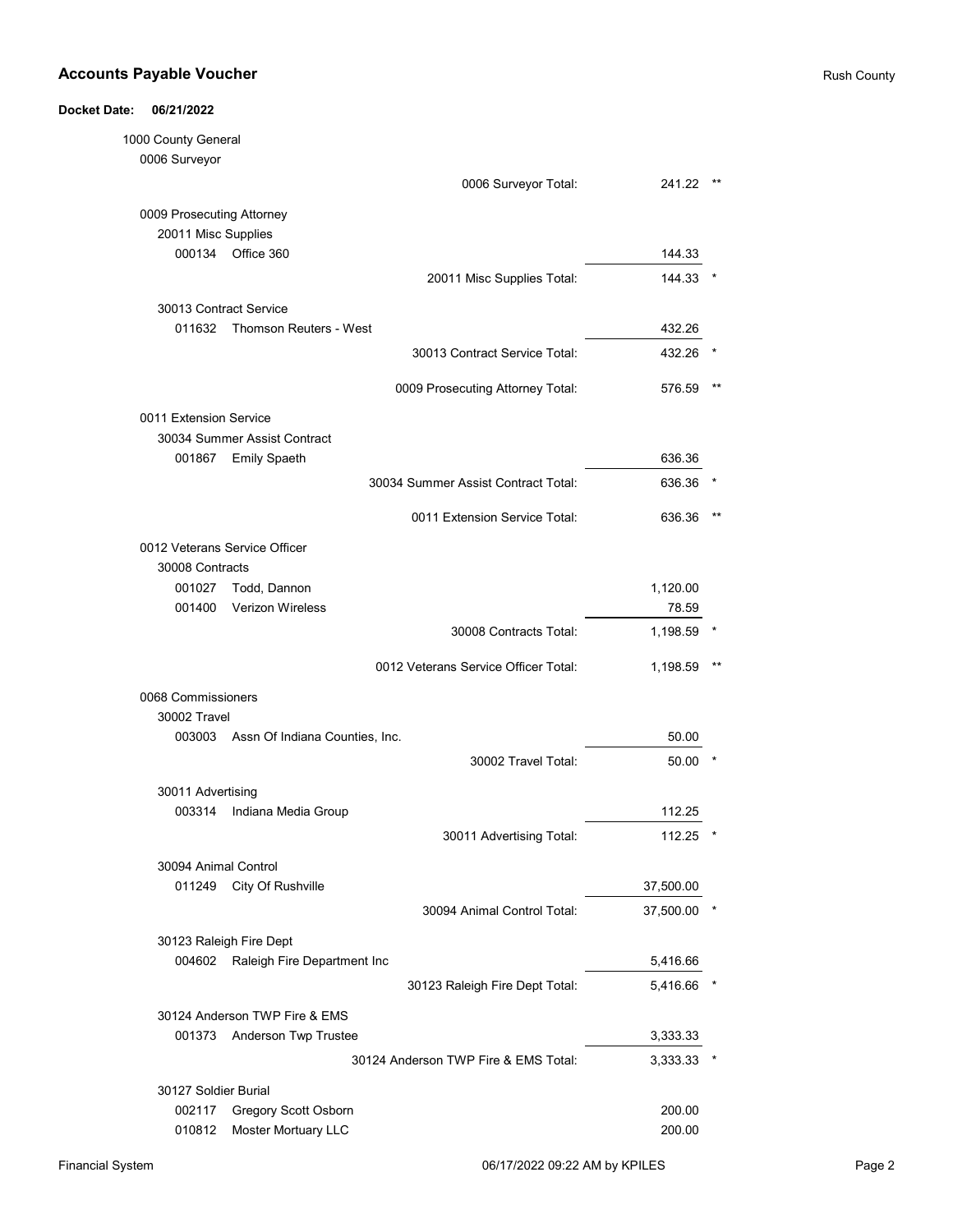# Docket Date: 06/21/2022 1000 County General

| 0068 Commissioners     |                                       |                                        |           |
|------------------------|---------------------------------------|----------------------------------------|-----------|
|                        |                                       | 30127 Soldier Burial Total:            | 400.00    |
|                        | 30134 Shares/McGraw Center            |                                        |           |
| 006245                 | Shares Inc                            |                                        | 15,000.00 |
|                        |                                       | 30134 Shares/McGraw Center Total:      | 15,000.00 |
|                        |                                       | 0068 Commissioners Total:              | 61,812.24 |
| 0101 Planning & Zoning |                                       |                                        |           |
| 20010 Supplies         |                                       |                                        |           |
|                        | 004402 Osborne Electronics            |                                        | 78.95     |
|                        |                                       | 20010 Supplies Total:                  | 78.95     |
| 30143 Plan Consultant  |                                       |                                        |           |
| 000480                 | Gregg Duke LLC                        |                                        | 1,749.00  |
|                        |                                       | 30143 Plan Consultant Total:           | 1,749.00  |
|                        |                                       | 0101 Planning & Zoning Total:          | 1,827.95  |
| 0106 Data Processing   |                                       |                                        |           |
| 30009 Internet Service |                                       |                                        |           |
| 011477                 | <b>Ninestar Communications</b>        |                                        | 598.20    |
|                        |                                       | 30009 Internet Service Total:          | 598.20    |
| 30040 Telephone        |                                       |                                        |           |
| 001400                 | <b>Verizon Wireless</b>               |                                        | 70.48     |
|                        |                                       | 30040 Telephone Total:                 | 70.48     |
| 30041 Jail Phone       |                                       |                                        |           |
| 003375                 | <b>Century Link</b>                   |                                        | 66.67     |
| 011514                 | Frontier                              |                                        | 1,054.84  |
|                        |                                       | 30041 Jail Phone Total:                | 1,121.51  |
|                        | 30178 Courthouse Computer Maint       |                                        |           |
| 001597                 | <b>Amazon Capital Services</b>        |                                        | 236.93    |
| 010941                 | Net Noggin LLC                        |                                        | 570.00    |
|                        | 004402 Osborne Electronics            |                                        | 419.97    |
|                        |                                       | 30178 Courthouse Computer Maint Total: | 1,226.90  |
|                        |                                       | 0106 Data Processing Total:            | 3,017.09  |
| 0161 Court House       |                                       |                                        |           |
|                        | 20015 Operating Supplies              |                                        |           |
|                        | 002723 Tweedy Lumber and Hardware LLC |                                        | 24.98     |
|                        |                                       | 20015 Operating Supplies Total:        | 24.98     |
| 30019 Laundry Service  |                                       |                                        |           |
|                        | 003174 Plymate Inc                    |                                        | 94.49     |
|                        |                                       | 30019 Laundry Service Total:           | 94.49     |
|                        | 30027 Building Maintenance            |                                        |           |
| 001975                 | Beard Heating & Cooling               |                                        | 487.19    |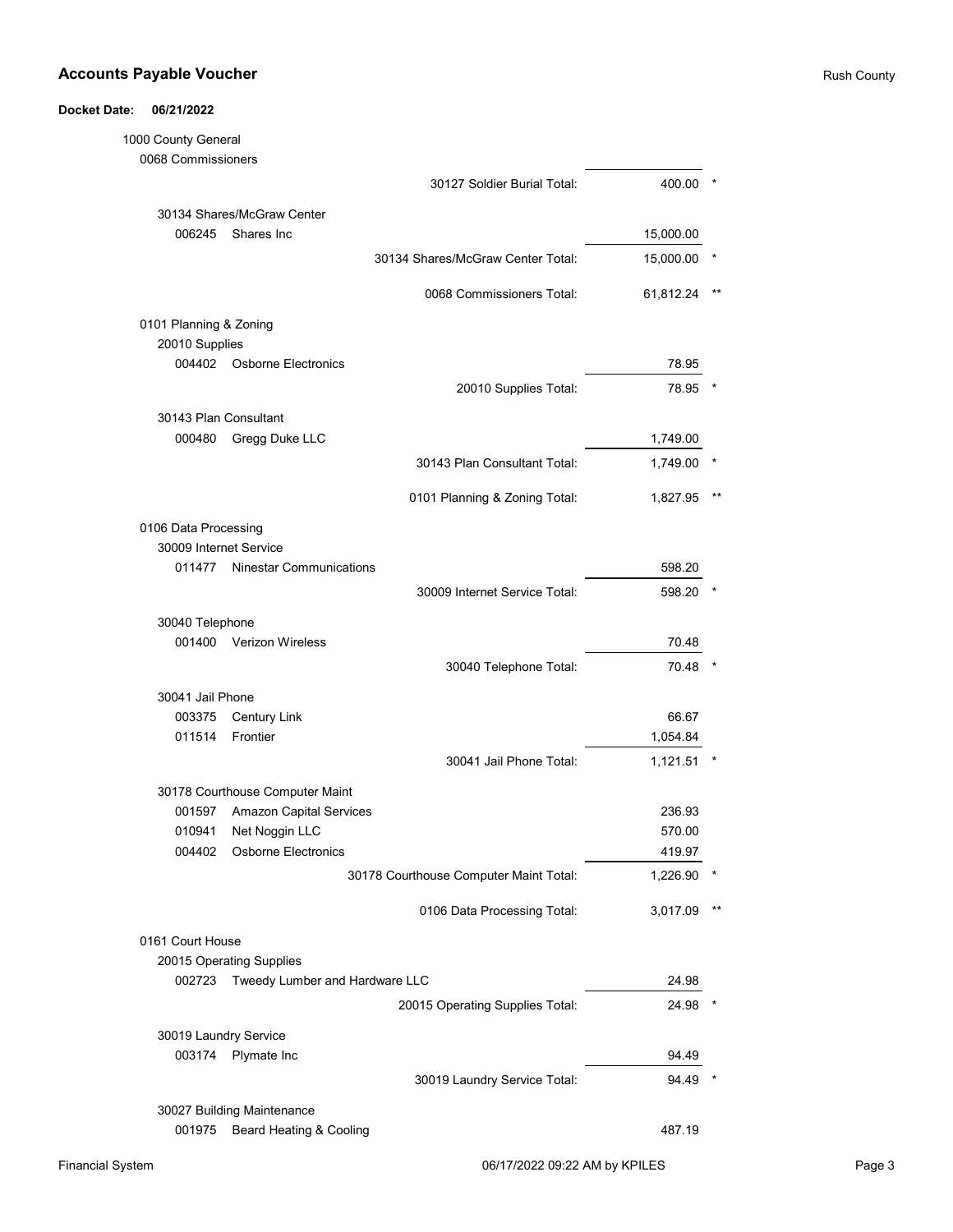| 1000 County General   |                                   |                                   |          |       |
|-----------------------|-----------------------------------|-----------------------------------|----------|-------|
| 0161 Court House      |                                   |                                   |          |       |
|                       |                                   | 30027 Building Maintenance Total: | 487.19   |       |
| 30078 Lawn Care       |                                   |                                   |          |       |
| 011735                | N&S Cleaning Service Inc          |                                   | 1,590.00 |       |
|                       |                                   | 30078 Lawn Care Total:            | 1,590.00 |       |
|                       |                                   | 0161 Court House Total:           | 2,196.66 |       |
| 0201 Superior Court   |                                   |                                   |          |       |
| 20010 Supplies        |                                   |                                   |          |       |
| 004210                | Moffett's Watercare               |                                   | 69.00    |       |
|                       |                                   | 20010 Supplies Total:             | 69.00    |       |
| 30040 Telephone       |                                   |                                   |          |       |
| 001400                | Verizon Wireless                  |                                   | 68.47    |       |
|                       |                                   | 30040 Telephone Total:            | 68.47    |       |
|                       |                                   | 0201 Superior Court Total:        | 137.47   |       |
| 0232 Circuit Court    |                                   |                                   |          |       |
|                       | 30098 Guardian Ad Litem           |                                   |          |       |
| 001297                | Cloud Legal LLC                   |                                   | 1,125.00 |       |
|                       |                                   | 30098 Guardian Ad Litem Total:    | 1,125.00 |       |
| 40030 Law Books       |                                   |                                   |          |       |
| 011632                | Thomson Reuters - West            |                                   | 835.47   |       |
|                       |                                   | 40030 Law Books Total:            | 835.47   |       |
|                       |                                   | 0232 Circuit Court Total:         | 1,960.47 |       |
| 0271 Public Defender  |                                   |                                   |          |       |
| 30060 Gal Fees        |                                   |                                   |          |       |
| 001317                | TrolinderLaw, LLC                 |                                   | 346.15   |       |
|                       |                                   | 30060 Gal Fees Total:             | 346.15   |       |
|                       | 30086 Copy Machine Lease          |                                   |          |       |
| 001929                | <b>Toshiba Financial Services</b> |                                   | 100.60   |       |
|                       |                                   | 30086 Copy Machine Lease Total:   | 100.60   |       |
| 30092 Pauper Attorney |                                   |                                   |          |       |
| 002118                | Brown, DePrez & Johnson           |                                   | 1,647.00 |       |
| 000355                | Rolfes, Garvey,                   |                                   | 738.00   |       |
| 001161                | Sanders Law Office                |                                   | 472.50   |       |
|                       |                                   | 30092 Pauper Attorney Total:      | 2,857.50 |       |
|                       | 31305 Pauper Attorney 2           |                                   |          |       |
| 011236                | Wesling Law Office                |                                   | 1,538.46 |       |
|                       |                                   | 31305 Pauper Attorney 2 Total:    | 1,538.46 |       |
|                       |                                   | 0271 Public Defender Total:       | 4,842.71 | $***$ |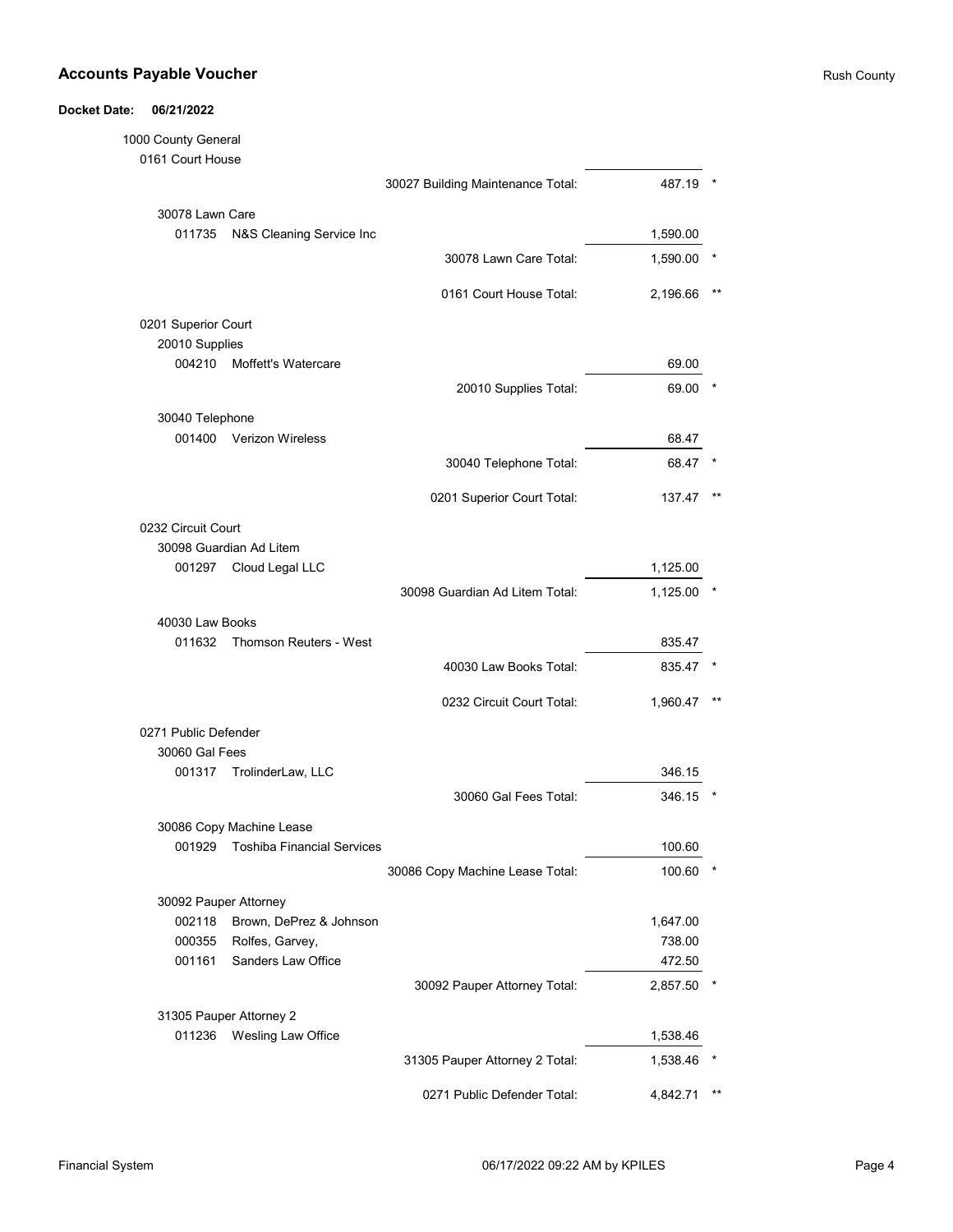| <b>Docket Date:</b> | 06/21/2022                 |                                  |                                         |           |       |
|---------------------|----------------------------|----------------------------------|-----------------------------------------|-----------|-------|
|                     | 1000 County General        |                                  |                                         |           |       |
|                     | 0360 Public Safety         |                                  |                                         |           |       |
|                     |                            | 30022 Machine Maintenance        |                                         |           |       |
|                     | 011871                     | <b>Advance Auto Parts</b>        |                                         | 8.58      |       |
|                     |                            |                                  | 30022 Machine Maintenance Total:        | 8.58      |       |
|                     |                            | 30024 Vehicle Maintenance        |                                         |           |       |
|                     | 001816                     | Co-Alliance Cooperative, Inc.    |                                         | 433.67    |       |
|                     | 003403                     | <b>Exhaust Plus</b>              |                                         | 139.90    |       |
|                     |                            |                                  | 30024 Vehicle Maintenance Total:        | 573.57    |       |
|                     |                            |                                  | 0360 Public Safety Total:               | 582.15    |       |
|                     | 0380 Jail                  |                                  |                                         |           |       |
|                     | 10058 Uniforms             |                                  |                                         |           |       |
|                     | 010135                     | US Uniform & Supply              |                                         | 271.25    |       |
|                     |                            |                                  | 10058 Uniforms Total:                   | 271.25    |       |
|                     |                            |                                  | 0380 Jail Total:                        | 271.25    | $***$ |
|                     |                            |                                  | 1000 County General Total:              | 81,337.60 |       |
|                     | 1112 Edit Capital Projects |                                  |                                         |           |       |
|                     | 0000 No Department         |                                  |                                         |           |       |
|                     |                            | 30147 Community Foundation       |                                         |           |       |
|                     | 000766                     | Rush Co Community Foundation     |                                         | 20,000.00 |       |
|                     |                            |                                  | 30147 Community Foundation Total:       | 20,000.00 |       |
|                     |                            | 30181 Economic Development       |                                         |           |       |
|                     | 010265                     | Rush County ECDC                 |                                         | 32,500.00 |       |
|                     |                            |                                  | 30181 Economic Development Total:       | 32,500.00 |       |
|                     | 30212 Broad Band           |                                  |                                         |           |       |
|                     | 002071                     | Bose McKinney & Evans LLP        |                                         | 817.50    |       |
|                     |                            |                                  | 30212 Broad Band Total:                 | 817.50    |       |
|                     |                            |                                  | 0000 No Department Total:               | 53,317.50 |       |
|                     |                            |                                  | 1112 Edit Capital Projects Total:       | 53,317.50 | ***   |
|                     | 1114 LIT Special Purpose   |                                  |                                         |           |       |
|                     | 0000 No Department         |                                  |                                         |           |       |
|                     |                            | 20017 Leather & Leather Supplies |                                         |           |       |
|                     | 011506                     | Galls LLC                        |                                         | 134.88    |       |
|                     | 001424                     | Leading Edge Design              |                                         | 46.00     |       |
|                     | 010135                     | US Uniform & Supply              |                                         | 74.95     |       |
|                     |                            |                                  | 20017 Leather & Leather Supplies Total: | 255.83    |       |
|                     | 20050 Medical & Dental     |                                  |                                         |           |       |
|                     | 001719                     | <b>MOBILEXUSA</b>                |                                         | 240.00    |       |
|                     |                            |                                  | 20050 Medical & Dental Total:           | 240.00    |       |
|                     |                            | 20051 Laundry & Cleaning         |                                         |           |       |
|                     | 001135                     | Command Sourcing, Inc.           |                                         | 2,990.00  |       |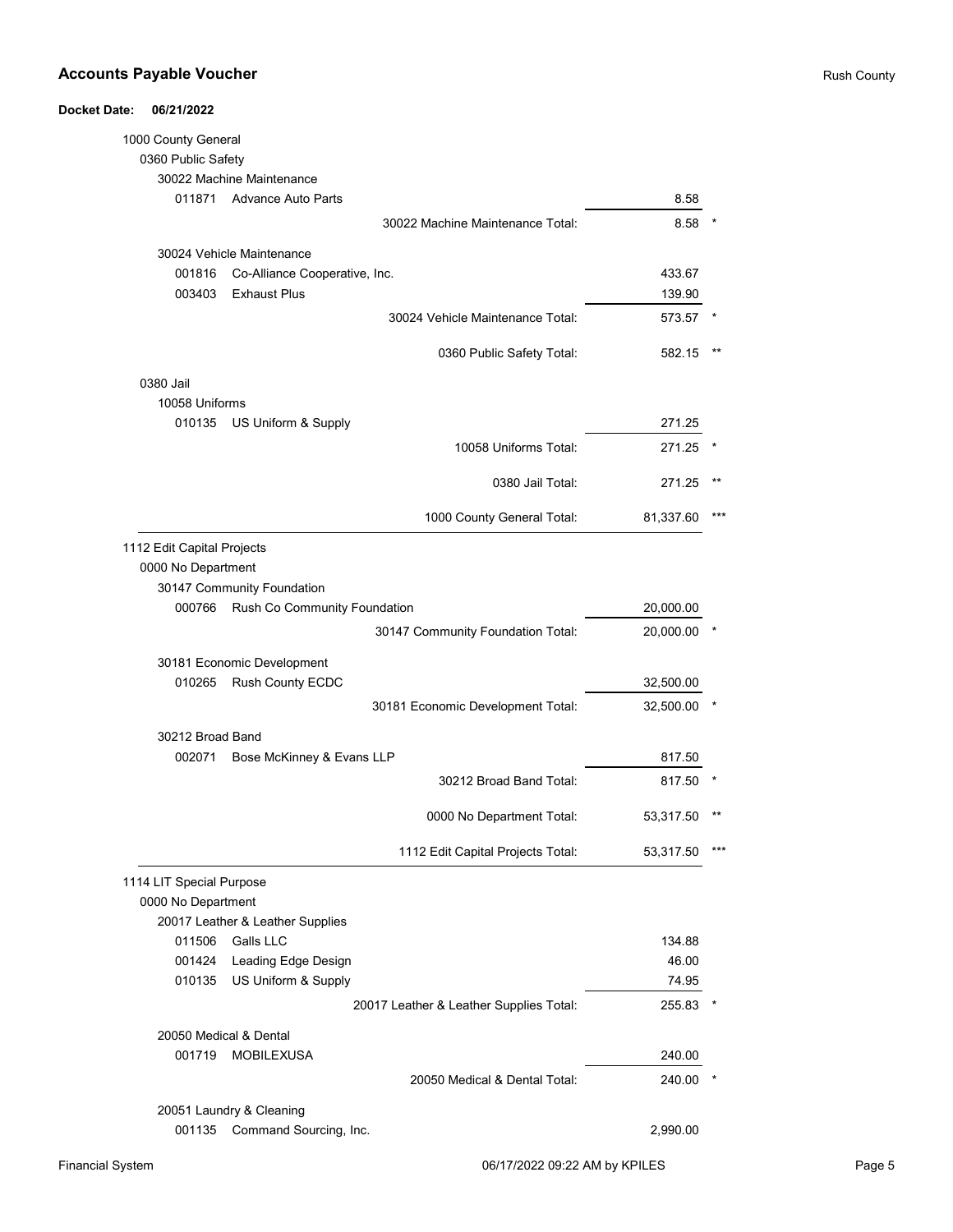| 1114 LIT Special Purpose |                                   |                                     |            |       |
|--------------------------|-----------------------------------|-------------------------------------|------------|-------|
| 0000 No Department       |                                   |                                     |            |       |
| 000966                   | Rush County Commissary            |                                     | 88.00      |       |
|                          |                                   | 20051 Laundry & Cleaning Total:     | 3,078.00   |       |
| 20052 Institutional      |                                   |                                     |            |       |
| 010632                   | Charm-Tex, Inc.                   |                                     | 1,175.60   |       |
| 001855                   | CourtCall                         |                                     | 821.25     |       |
|                          |                                   | 20052 Institutional Total:          | 1,996.85   |       |
|                          | 30027 Building Maintenance        |                                     |            |       |
| 001889                   | <b>Choice Mechanical Services</b> |                                     | 639.40     |       |
| 003174                   | Plymate Inc                       |                                     | 44.21      |       |
|                          |                                   |                                     |            |       |
|                          |                                   | 30027 Building Maintenance Total:   | 683.61     |       |
| 30046 Lodging/Meals      |                                   |                                     |            |       |
| 000966                   | Rush County Commissary            |                                     | 6,476.15   |       |
|                          |                                   | 30046 Lodging/Meals Total:          | 6,476.15   |       |
|                          | 30067 Training Employee           |                                     |            |       |
| 000487                   | Northwestern University           |                                     | 995.00     |       |
|                          |                                   | 30067 Training Employee Total:      | 995.00     |       |
| 30071 Utilities          |                                   |                                     |            |       |
| 004506                   | Duke Energy                       |                                     | 7,428.01   |       |
|                          |                                   | 30071 Utilities Total:              | 7,428.01   |       |
| 30083 Medical            |                                   |                                     |            |       |
| 001495                   | Quality Correctional Care LLC     |                                     | 12,969.41  |       |
|                          |                                   | 30083 Medical Total:                | 12,969.41  |       |
|                          |                                   |                                     |            |       |
|                          | 40061 Bond Principle Payment      |                                     |            |       |
| 001683                   | <b>BOK Financial</b>              |                                     | 606,500.00 |       |
|                          |                                   | 40061 Bond Principle Payment Total: | 606,500.00 |       |
|                          |                                   | 0000 No Department Total:           | 640,622.86 |       |
|                          |                                   | 1114 LIT Special Purpose Total:     | 640,622.86 |       |
| 1123 RCCC CTP            |                                   |                                     |            |       |
| 0000 No Department       |                                   |                                     |            |       |
|                          | 40002 Office Equipment            |                                     |            |       |
| 000133                   | Ray O'Herron Co., Inc             |                                     | 2,125.53   |       |
|                          |                                   | 40002 Office Equipment Total:       | 2,125.53   |       |
|                          |                                   |                                     |            |       |
|                          |                                   | 0000 No Department Total:           | 2,125.53   | $***$ |
|                          |                                   | 1123 RCCC CTP Total:                | 2,125.53   |       |
| 1135 Cumulative Bridge   |                                   |                                     |            |       |
| 0000 No Department       |                                   |                                     |            |       |
| 20010 Supplies           |                                   |                                     |            |       |
| 002723                   | Tweedy Lumber and Hardware LLC    |                                     | 11.58      |       |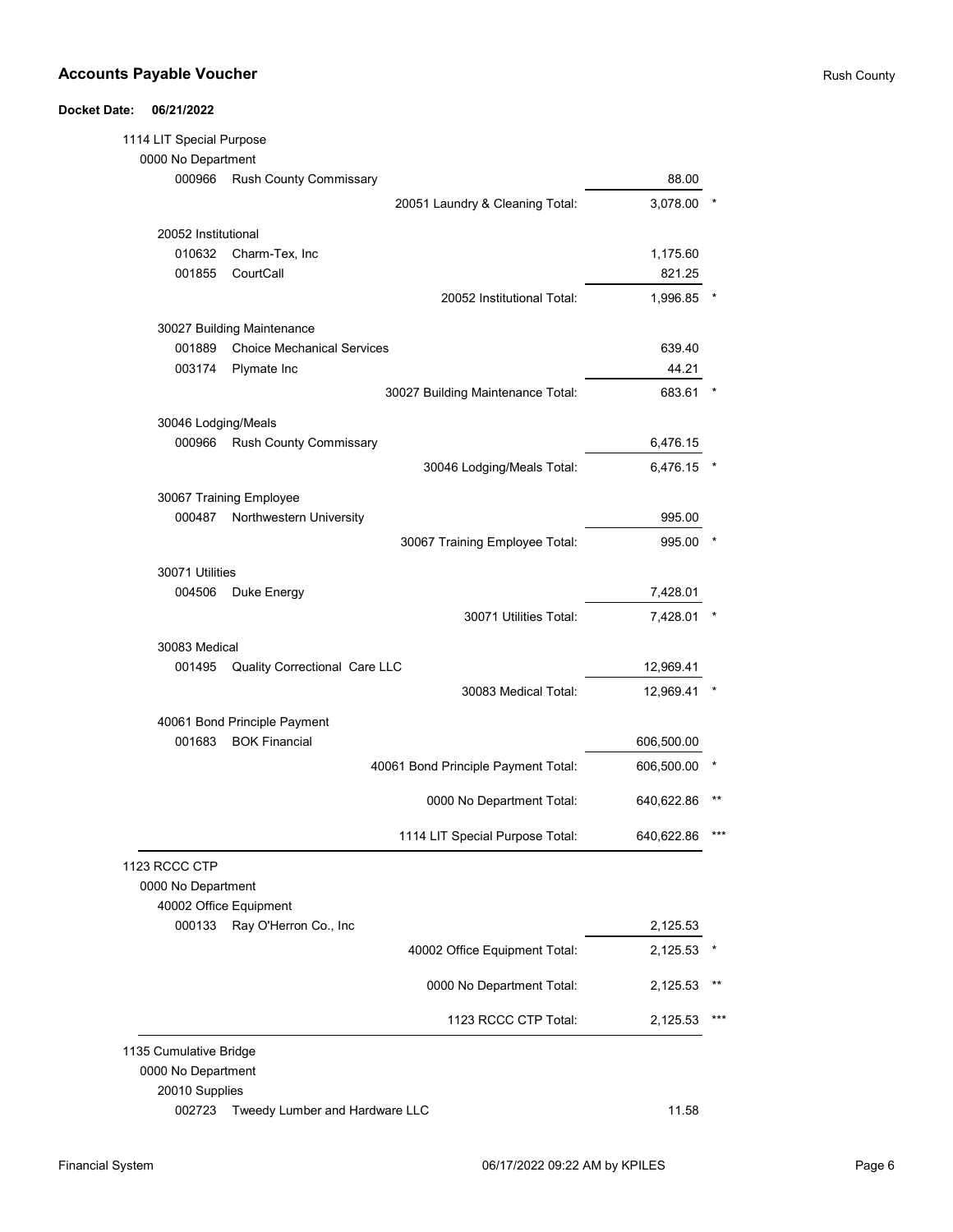#### Accounts Payable Voucher **Rush County** Rush County

Docket Date: 06/21/2022

# 1135 Cumulative Bridge 0000 No Department 20010 Supplies Total: 11.58 \* 40063 Bridge # 1 003107 7,720.00 Butler, Fairman & Seufert, Inc 40063 Bridge # 1 Total: 7,720.00 \* 40064 Bridge # 155 003107 Butler, Fairman & Seufert, Inc 6000 and 100 and 100 and 100 and 100 and 100 and 100 and 100 and 100 and 100 and 100 and 100 and 100 and 100 and 100 and 100 and 100 and 100 and 100 and 100 and 100 and 100 and 100 and 40064 Bridge # 155 Total: 8,280.00 \* 0000 No Department Total: 16,011.58 \*\* 1135 Cumulative Bridge Total: 16,011.58 \*\*\* 1159 Health 0000 No Department 20023 Copier/Computer Supplies 004400 Office Shop 37.18 20023 Copier/Computer Supplies Total: 37.18 \* 30000 Postage 004611 Rushville Pharmacy **15.92** 30000 Postage Total: 15.92 \* 30040 Telephone 001400 Verizon Wireless 2001400 130.66 30040 Telephone Total: 130.66 \* 0000 No Department Total: 183.76 \*\* 1159 Health Total: 183.76 \*\*\* 1169 Local Road & Street 0000 No Department 40021 Summer Construction 003237 Rush County Stone Co. Inc. No. 1,711.56 Rush 2003237 Rush County Stone Co. Inc. 40021 Summer Construction Total: 1,711.56 \* 0000 No Department Total: 1,711.56 \*\* 1169 Local Road & Street Total: 1,711.56 \*\*\* 1170 LIT Public Safety County Share 0000 No Department 30024 Vehicle Maintenance 001795 Durbin's Garage 2012 1,018.31 2012 1,018.31 003403 Exhaust Plus 317.60 30024 Vehicle Maintenance Total: 1,335.91 \* 0000 No Department Total: 1,335.91 \*\* 1170 LIT Public Safety County Share Total: 1,335.91 \*\*\*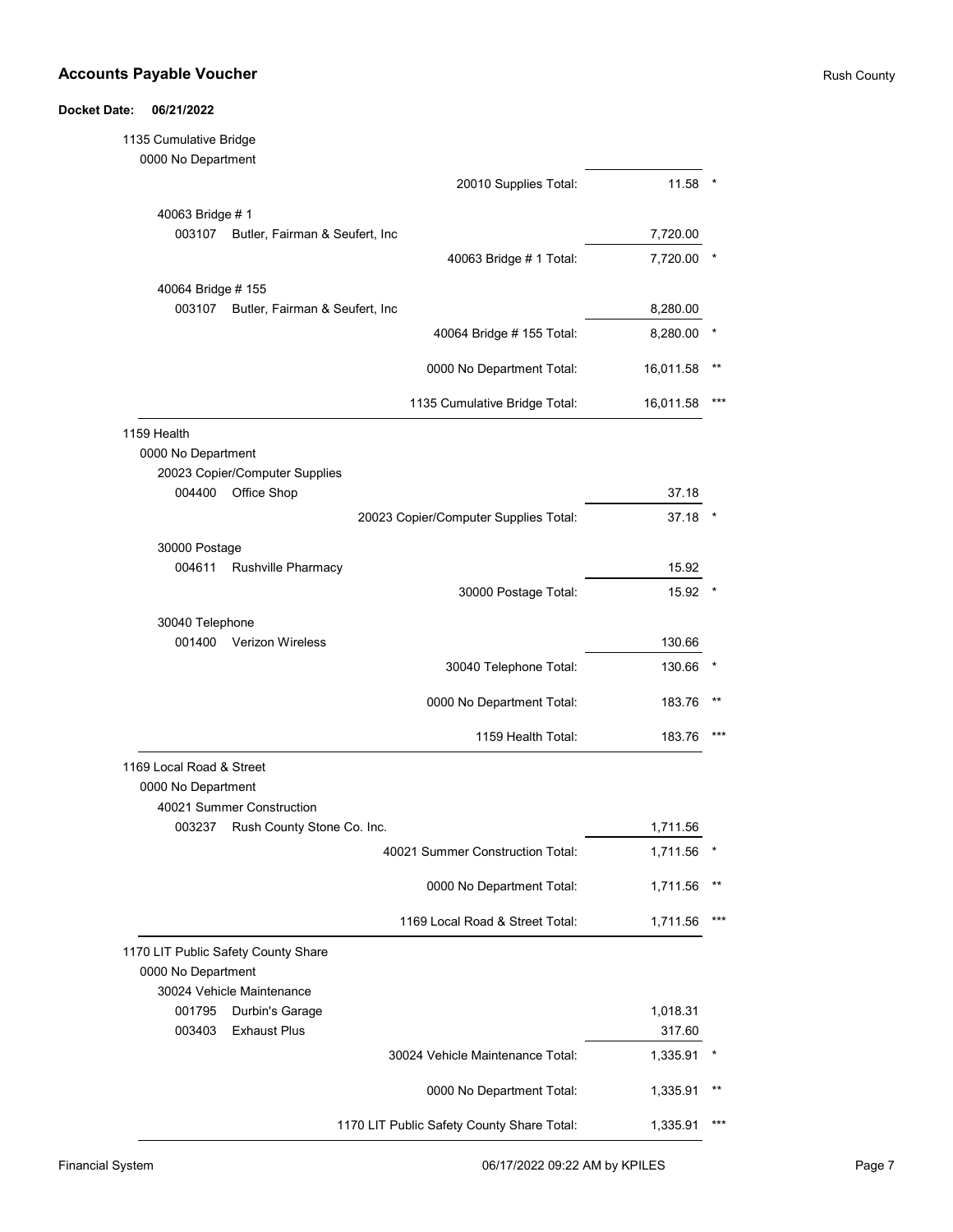#### **Accounts Payable Voucher Rush County Accounts Payable Voucher Rush County** Rush County

Docket Date: 06/21/2022

# 1173 MVH Restricted 0000 No Department 20070 Stone & Gravel 003237 564.72 Rush County Stone Co. Inc. 20070 Stone & Gravel Total: 564.72 \* 20071 Culvert Pipe 011910 E3 Bridge LLC 2002 14,352.00 20071 Culvert Pipe Total: 14,352.00 \* 40021 Summer Construction 000216 34,982.53 IMI Irving Materials, Inc 40021 Summer Construction Total: 34,982.53 \* 0000 No Department Total: 49,899.25 \*\* 1173 MVH Restricted Total: 49,899.25 \*\*\* 1176 Highway 0533 General & Undistributed Exp 20020 Garage & Motor Supplies 011530 Chase Card Services **Card Services Card Services Card Services Card Services Card Services Card Services Card Services Card Services Card Services Card Services Card Services Card Services Ca** 000947 IBS Of Southeastern Indiana 2000947 146.95 000681 Koeing Equipment, Inc. **12.12** Section 12.12 Koeing Equipment, Inc. 004103 126.96 Lawson Products, Inc. 000905 1,043.88 Michael Todd & Company Inc. 011771 Napa Auto Parts 2008 12:00 12:00 12:00 12:00 12:00 12:00 12:00 12:00 12:00 12:00 12:00 12:00 12:00 12:0 010247 39.99 Odell Lawn Equipment Inc 003174 Plymate Inc 241.53 011427 75.00 Tim Schneider's Tool Sales LLC 000490 39.98 Tops True Value Home 66 20020 Garage & Motor Supplies Total: 1,861.36 20021 Janitor Supplies 002723 22.99 Tweedy Lumber and Hardware LLC 20021 Janitor Supplies Total: 22.99 \* 20040 Gas, Oil, & Lubes 001816 Co-Alliance Cooperative, Inc. **Communist Construction Construction** 359.27 011644 Terhune's Propane **Canadian Contract Contract Canadian Canadian Canadian Canadian Canadian Canadian Canadian Canadian Canadian Canadian Canadian Canadian Canadian Canadian Canadian Canadian Canadian Canadian Canadia** 20040 Gas, Oil, & Lubes Total: 599.89 \* 30115 Uniform Allowance 003174 Plymate Inc **Department Controller Section** 2003174 Plymate Inc 30115 Uniform Allowance Total: 865.49 \* 30130 Road Equipment Repair 011871 Advance Auto Parts 30 and 2011 1.99 010459 Industrial Hydraulics Inc **Internal Accord 1010** 941.17 000681 Koeing Equipment, Inc. **According to the COVID-2018** 32.96 011771 Napa Auto Parts **Napa Auto Parts 175.13** Napa 2012 175.13 000029 Tri-County Outdoor Power Equip 2,222.13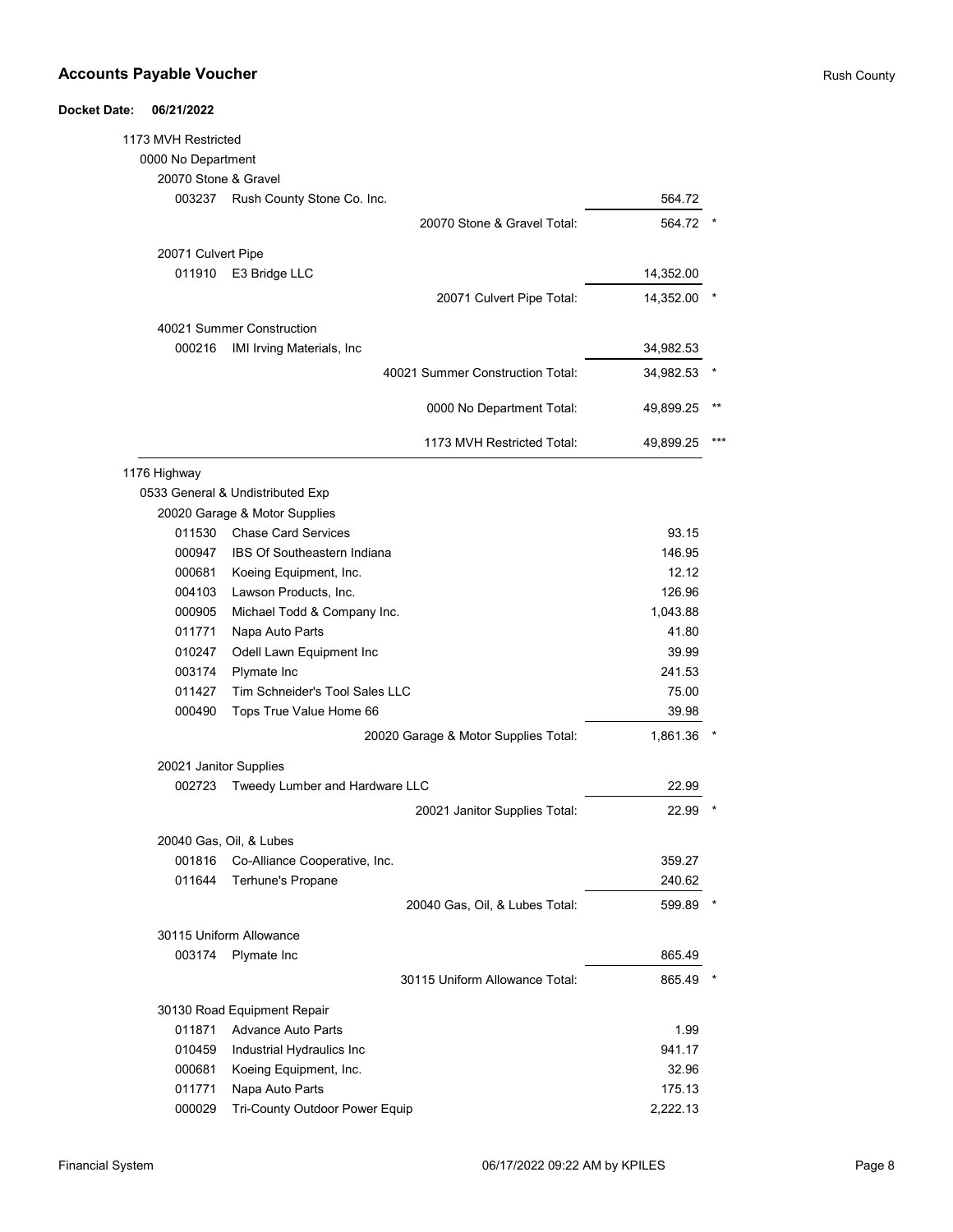### Docket Date: 06/21/2022

| 1176 Highway              |                                   |                                         |          |       |
|---------------------------|-----------------------------------|-----------------------------------------|----------|-------|
|                           | 0533 General & Undistributed Exp  |                                         |          |       |
|                           |                                   | 30130 Road Equipment Repair Total:      | 3,373.38 |       |
|                           | 30170 Trucks & Tractors Repair    |                                         |          |       |
| 000681                    | Koeing Equipment, Inc.            |                                         | 4.98     |       |
| 011107                    | Shirk's International             |                                         | 259.87   |       |
|                           |                                   | 30170 Trucks & Tractors Repair Total:   | 264.85   |       |
|                           | 30172 Van & Pick Ups Repair       |                                         |          |       |
|                           | 003725 Hubler Auto Center         |                                         | 338.66   |       |
|                           |                                   | 30172 Van & Pick Ups Repair Total:      | 338.66   |       |
|                           |                                   | 0533 General & Undistributed Exp Total: | 7,326.62 |       |
|                           |                                   | 1176 Highway Total:                     | 7,326.62 |       |
| 1181 Plat Book            |                                   |                                         |          |       |
| 0000 No Department        |                                   |                                         |          |       |
| 30186 Prof Service        |                                   |                                         |          |       |
|                           | 010310 Eastern Engineering Supply |                                         | 156.30   |       |
|                           |                                   | 30186 Prof Service Total:               | 156.30   |       |
|                           |                                   | 0000 No Department Total:               | 156.30   |       |
|                           |                                   | 1181 Plat Book Total:                   | 156.30   |       |
| 1189 Recorder Records     |                                   |                                         |          |       |
| 0000 No Department        |                                   |                                         |          |       |
| 20013 Office Supplies     |                                   |                                         |          |       |
| 011527                    | <b>CSI-Computer Systems Inc</b>   |                                         | 40.50    |       |
|                           |                                   | 20013 Office Supplies Total:            | 40.50    |       |
|                           |                                   | 0000 No Department Total:               | 40.50    |       |
|                           |                                   | 1189 Recorder Records Total:            | 40.50    |       |
| 1222 Rush County 911 Fund |                                   |                                         |          |       |
| 0000 No Department        |                                   |                                         |          |       |
| 30009 Internet Service    |                                   |                                         |          |       |
| 009437                    | <b>TDS Telecom</b>                |                                         | 59.40    |       |
|                           |                                   | 30009 Internet Service Total:           | 59.40    |       |
|                           | 40033 Misc Equipment              |                                         |          |       |
| 001324                    | Penguin Management, Inc.          |                                         | 2,928.00 |       |
|                           |                                   | 40033 Misc Equipment Total:             | 2,928.00 |       |
|                           |                                   |                                         |          |       |
|                           |                                   | 0000 No Department Total:               | 2,987.40 | $***$ |

0000 No Department

30013 Contract Service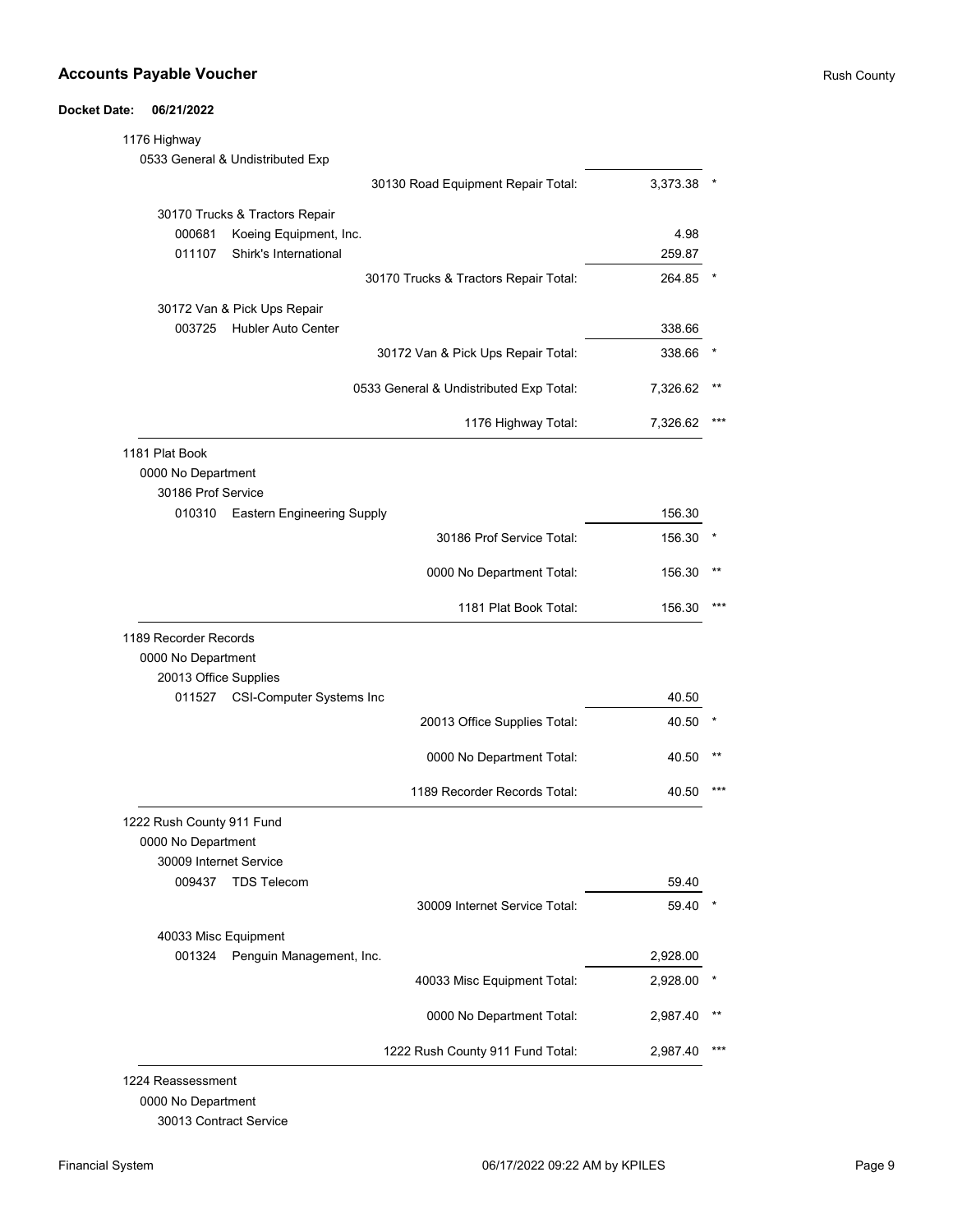| 1224 Reassessment        |                                    |           |       |
|--------------------------|------------------------------------|-----------|-------|
| 0000 No Department       |                                    |           |       |
| 001490                   | Schneider Geospatial, LLC          | 392.00    |       |
|                          | 30013 Contract Service Total:      | 392.00    |       |
|                          | 30025 Maintenance Contract         |           |       |
| 011586                   | <b>Ricoh USA</b>                   | 71.28     |       |
| 001400                   | <b>Verizon Wireless</b>            | 30.01     |       |
|                          | 30025 Maintenance Contract Total:  | 101.29    |       |
|                          | 0000 No Department Total:          | 493.29    |       |
|                          | 1224 Reassessment Total:           | 493.29    |       |
| 2000 Adult Prob User Fee |                                    |           |       |
| 0000 No Department       |                                    |           |       |
| 30005 Misc Service       |                                    |           |       |
| 011586                   | <b>Ricoh USA</b>                   | 9.49      |       |
| 001400                   | <b>Verizon Wireless</b>            | 145.39    |       |
|                          | 30005 Misc Service Total:          | 154.88    |       |
|                          | 0000 No Department Total:          | 154.88    |       |
|                          | 2000 Adult Prob User Fee Total:    | 154.88    |       |
| 2505 RCCC User Fee Fund  |                                    |           |       |
| 0000 No Department       |                                    |           |       |
| 20101 Food               |                                    |           |       |
| 004210                   | Moffett's Watercare                | 45.00     |       |
|                          | 20101 Food Total:                  | 45.00     |       |
| 20103 Vehicle Supplies   |                                    |           |       |
| 001816                   | Co-Alliance Cooperative, Inc.      | 202.31    |       |
|                          | 20103 Vehicle Supplies Total:      | 202.31    |       |
| 30002 Travel             |                                    |           |       |
| 011742                   | Kolb, Jake                         | 140.40    |       |
|                          | 30002 Travel Total:                | 140.40    | *     |
|                          | 30020 Repairs & Maintenance        |           |       |
| 011586                   | Ricoh USA                          | 93.23     |       |
|                          | 30020 Repairs & Maintenance Total: | 93.23     |       |
|                          | 0000 No Department Total:          | 480.94    | $***$ |
|                          | 2505 RCCC User Fee Fund Total:     | 480.94    | ***   |
| 2700 Drain Maintenance   |                                    |           |       |
| 0000 No Department       |                                    |           |       |
| 30167 Expenses           |                                    |           |       |
| 011009                   | New Point Stone Co Inc             | 157.60    |       |
| 004622                   | R L Coon Inc                       | 14,475.00 |       |
| 000058                   | Russell L Gettinger Excavating     | 9,675.00  |       |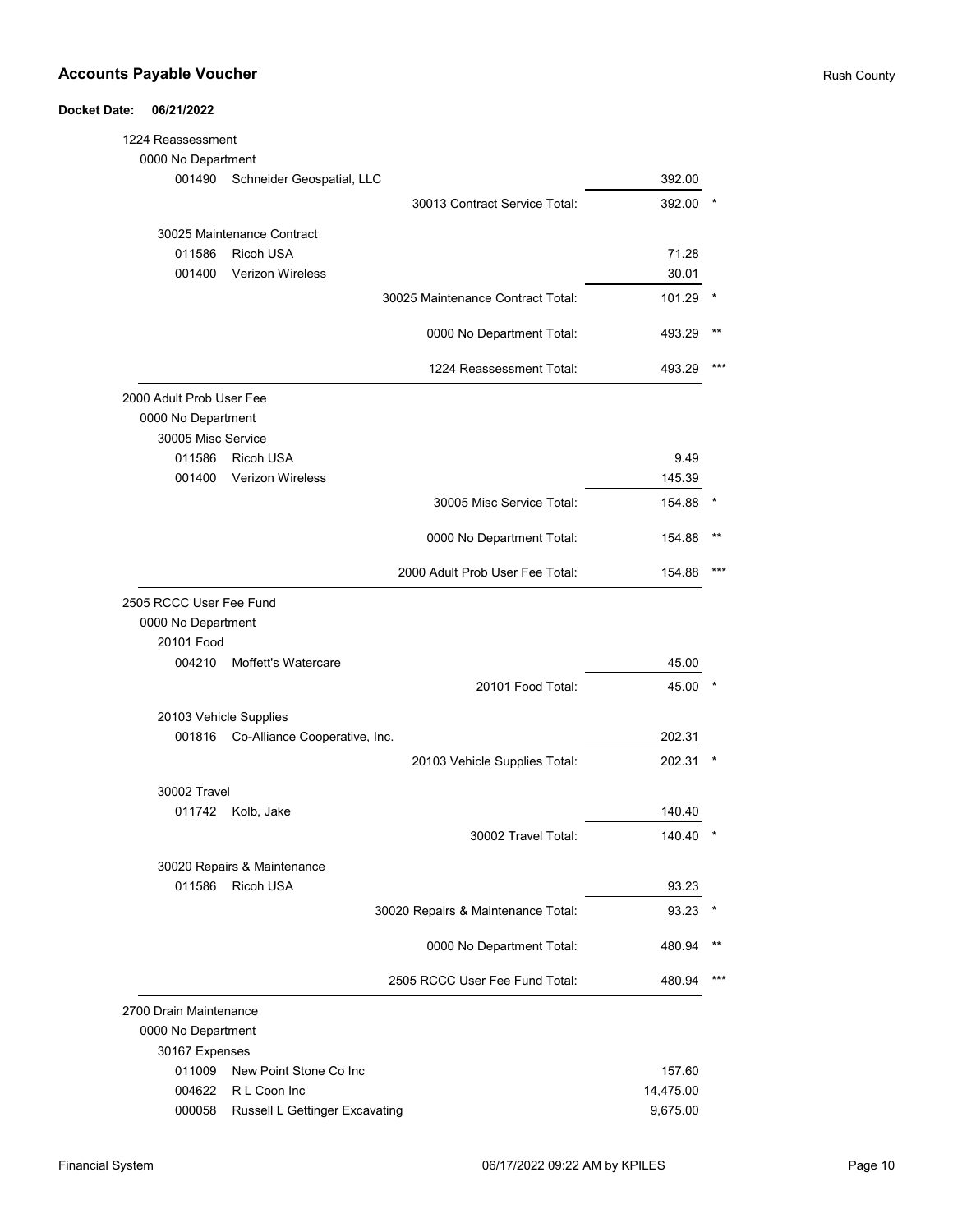| 2700 Drain Maintenance               |                                            |              |      |
|--------------------------------------|--------------------------------------------|--------------|------|
| 0000 No Department                   |                                            |              |      |
|                                      | 30167 Expenses Total:                      | 24,307.60    |      |
|                                      | 0000 No Department Total:                  | 24,307.60    |      |
|                                      | 2700 Drain Maintenance Total:              | 24,307.60    |      |
| 4601 Courthouse Roof Debt Services   |                                            |              |      |
| 0000 No Department                   |                                            |              |      |
| 40061 Bond Principle Payment         |                                            |              |      |
| <b>Citizens State Bank</b><br>002120 |                                            | 122,862.61   |      |
|                                      | 40061 Bond Principle Payment Total:        | 122,862.61   |      |
|                                      | 0000 No Department Total:                  | 122,862.61   |      |
|                                      | 4601 Courthouse Roof Debt Services Total:  | 122,862.61   |      |
| 8119 CFDA# 93.788 IN State Opioid R  |                                            |              |      |
| 0000 No Department                   |                                            |              |      |
| 30186 Prof Service                   |                                            |              |      |
| <b>Brittnee Odum</b><br>001871       |                                            | 891.00       |      |
|                                      | 30186 Prof Service Total:                  | 891.00       |      |
|                                      | 0000 No Department Total:                  | 891.00       |      |
|                                      | 8119 CFDA# 93.788 IN State Opioid R Total: | 891.00       |      |
| 8895 IV-D Incentive 99/Co            |                                            |              |      |
| 0000 No Department                   |                                            |              |      |
| 30002 Travel                         |                                            |              |      |
| 000111<br>Webster, Alyson            |                                            | 322.51       |      |
|                                      | 30002 Travel Total:                        | 322.51       |      |
|                                      | 0000 No Department Total:                  | 322.51       |      |
|                                      | 8895 IV-D Incentive 99/Co Total:           | 322.51       |      |
| 9114 RCCC Drug Court Grant           |                                            |              |      |
| 0000 No Department                   |                                            |              |      |
| 30008 Contracts                      |                                            |              |      |
| 001976<br>PharmChem, Inc.            |                                            | 157.25       |      |
|                                      | 30008 Contracts Total:                     | 157.25       |      |
|                                      | 0000 No Department Total:                  | 157.25       |      |
|                                      | 9114 RCCC Drug Court Grant Total:          | 157.25       |      |
|                                      |                                            |              | **** |
|                                      | Grand Total:                               | 1,006,726.45 |      |